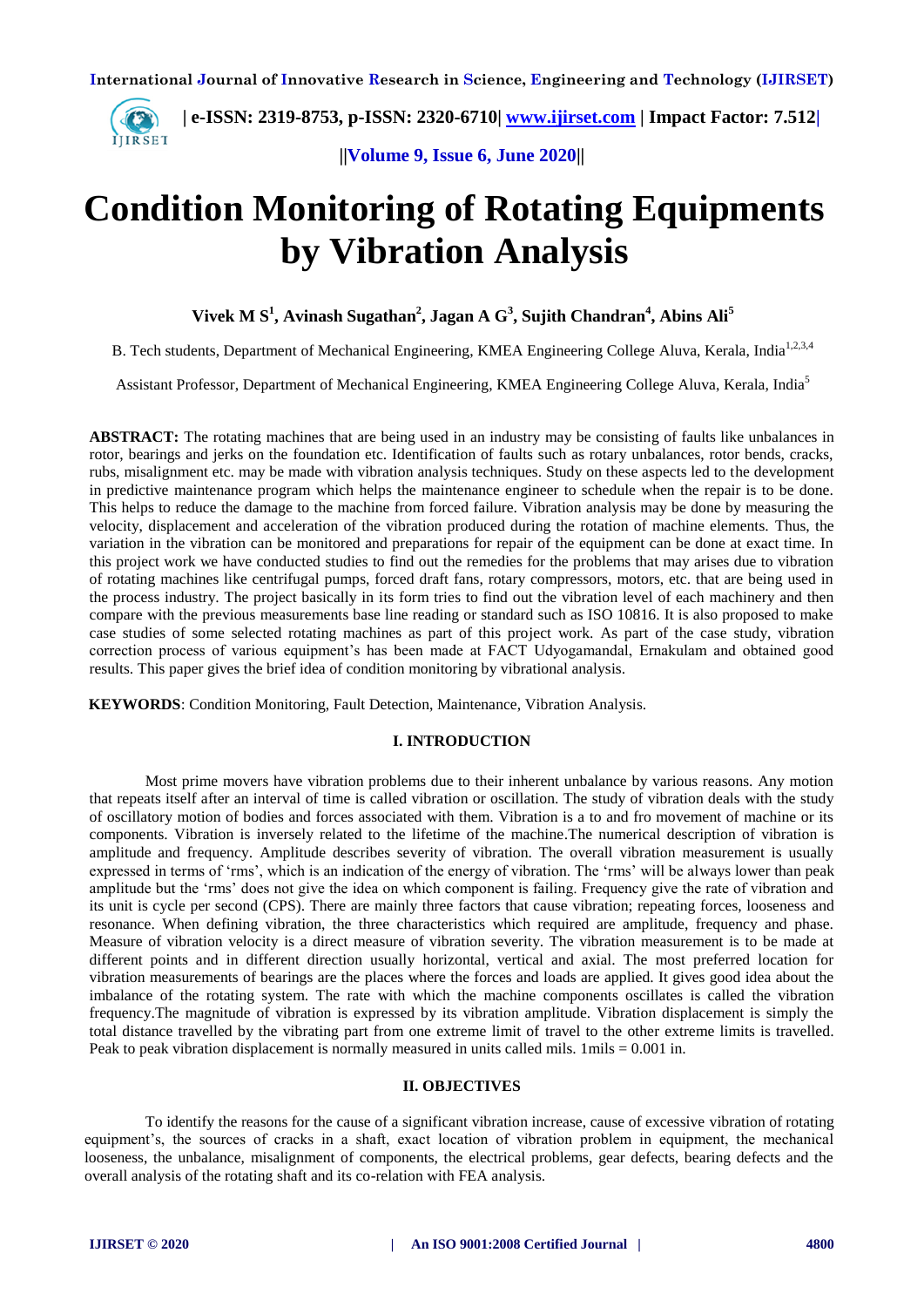

# **| e-ISSN: 2319-8753, p-ISSN: 2320-6710| [www.ijirset.com](http://www.ijirset.com/) | Impact Factor: 7.512|**

### **||Volume 9, Issue 6, June 2020||**

#### **III. CONDITION MONITORING & ANALYSIS**

Condition monitoring is the activity of maintenance for monitoring the condition of the internals of any running equipment without disrupting the operation. The monitoring is done by collection of data of various parameters. Condition monitoring makes use of advanced technologies in order to determine equipment condition and potentially predict failure. This is an in-depth analysis of a machine condition often involving the joint application of a number of techniques. The objective is to confirm whether a fault exist and to carry out fault diagnosis type of fault, location and corrective action required etc.

#### **IV. VIBRATION MONITORING**

All machines will have some vibration because of minor defects or result manufacturing tolerances. Therefore, all machines have tolerance of vibration, which may be regarded as normal or inherent, when machinery vibration increases or become excessive. Some mechanical trouble is usually the reason for the cause of unbalance of worn gears or bearings looseness, etc. Each mechanical defect generates vibration in its unique way. This makes it possible to identity a mechanical problem by simply measuring and noting its vibration characteristics. A good vibration analysis program makes it possible to detect an impending problem, analyse it's cause and take appropriate correction action before the failure occurs.

#### **V. MAINTENANCE SYSTEM**

Techniques are designed to help determine the condition of in-service equipment in order to estimate when maintenance should be performed. This approach promises cost savings over routine or time-based preventive maintenance. The main promise of predictive maintenance is to allow convenient scheduling of corrective maintenance, and to prevent unexpected equipment failures. The key is 'the right info of equipment lifetime, increased plant safety'. Some of the main components that are necessary for implementing predictive maintenance are data collection and preprocessing, early fault detection, time to failure prediction, maintenance scheduling and resource optimization. For Predictive maintenance check plant equipment's are divided into three categories. Critical equipment's- these are the running equipment's having standby but whose failure will affect the production of the plant directly. For these equipment's Predictive maintenance is done once in 15 days. Semi-critical equipment's- these are having standby and are used in production line. Predictive maintenance check is done once in 30 days. Non critical equipment's- these are not in production line and are used as standby. They are checked once in 3 months. Preventive maintenance is the set of activities performed on equipment's periodically by improving the operational atmospheres, to prevent any possible failures. The activities performed are checking of all fasteners and bolts, checking of lube oil conditions, checking of other ancillary facilities like cooling water, seal cooling system, seal quenching system, operating parameters like suction pressures, temperature, discharge pressure, any abnormal noise, condition of seals or packing's etc. The abnormalities are corrected without disturbing the functioning of the plant.

#### **VI. SEVERITY OF DEFECTS**

**Distributed defects**: Bearing play a pivotal role in rotating machinery. Failure analysis of the bearing is mostly studied by creation of artificial defect on various elements of the bearing and analysis is made with vibration signature tool for monitoring its condition. As localized bearing fault grows, becoming a distributed one, generate random signal with non-stationary components. In present paper effect of surface roughness on the vibration response of outer race of the ball bearing is analysed. Vibration spectrum produced by the single roughness defect under pure radial load at various locations on outer race of bearing is studied. Effect of roughness size, speed and load on the vibration response has been investigated. Results are presented in time and frequency domain. The experimental results are compared with ball pass frequency of outer race.

**Localized defect:** These defects include cracks, pits and spalls on rolling surfaces caused by fatigue. The common failure mechanism is the crack of the races or rolling elements, mainly caused when a crack due to fatigue originated below the metal surface and propagated towards the surface until a metal piece is detached causing a small defect or spall. This defect accelerates when the bearing is 13 overloaded or subjected to shock (impact) loads during their functioning and also increase with the rotational speed. Spalling can occur on the inner ring, outer ring, or rolling elements.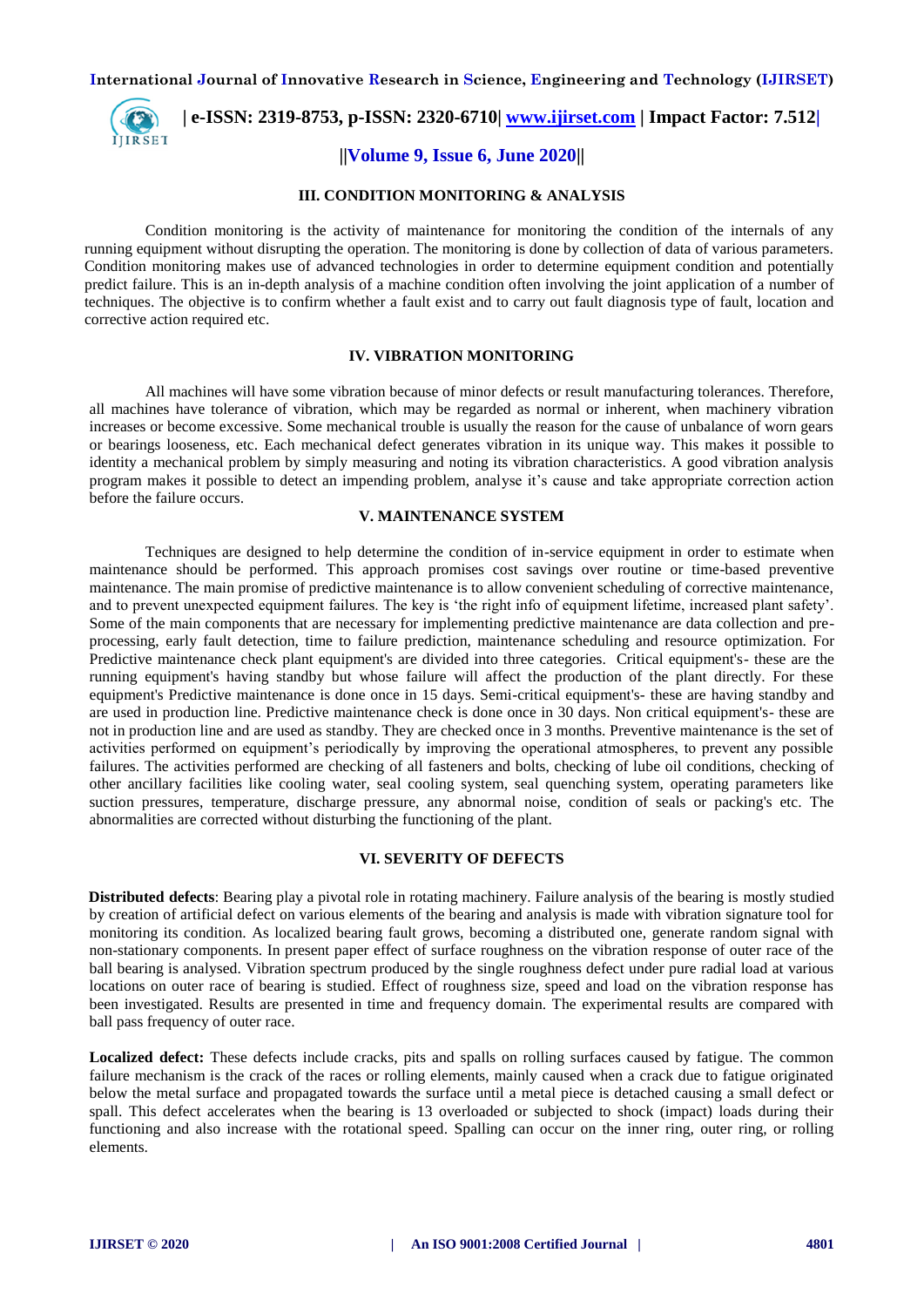

# **| e-ISSN: 2319-8753, p-ISSN: 2320-6710| [www.ijirset.com](http://www.ijirset.com/) | Impact Factor: 7.512|**

**||Volume 9, Issue 6, June 2020||** 

#### **Fault Diagnosis**

Time Domain Technique is easiest and simplest technique to analyse the vibration signal waveform. Peak-topeak amplitude is measure from the top of the positive peak to the bottom of the negative peak. Root mean square (RMS), measures the overall level of a discrete signal.

Frequency domain, or spectral analysis, is the most popular approach for the diagnosis of bearing faults. Frequencydomain techniques convert time-domain vibration signals into discrete frequency components using a Fast Fourier transform (FFT). Simply stated, FFT mathematically converts time-domain vibration signals trace into a series of discrete frequency components. The Fast Fourier Transform (FFT) is an algorithm for calculation of the Discrete Fourier Transform.

Time-frequency domain techniques have capability to handle both, stationary and non-stationary vibration signals. This is the main advantage over frequency domain techniques. Time– frequency analysis can show the signal frequency components, reveals their time variant features.

#### **VII. INSTRUMENTATION**

Vibrometer (IRD 811): This is a compact, portable instrument used to measure vibration amplitude. It consists of a control and indicator input unit, signal cable and accelerometer. The bearing condition is measured in spike energy.



Fig 1. Vibrometer (IRD 811)

Vibration accelerometer: Newly developed tri-axial accelerometer developed specifically for route-based vibration data acquisition for industrial machinery condition monitoring is presented. The sensor incorporates a two pole (two feet) integral magnet such that it can be placed on a curved surface. When the newly-developed tri-axial sensor is mounted on the curved surface of a machine, the bandwidths of all three sensors are sufficient to capture the mechanical vibration and limited stress wave activity.

#### **VIII. METHODOLOGY**

In this paper the following methodology for vibration analysis is being used are vibration analysis of rotating machines using vibration pick up instruments and analysis using graphical method. During the case study, the vibration pickup instrument were used for measuring vibrational data from boiler feed water pump. The required correction value for rotor balancing is determined using a single plane vector diagram. Different types of analysis are: mathematical model analysis and using computer software. e.g. - MATLAB.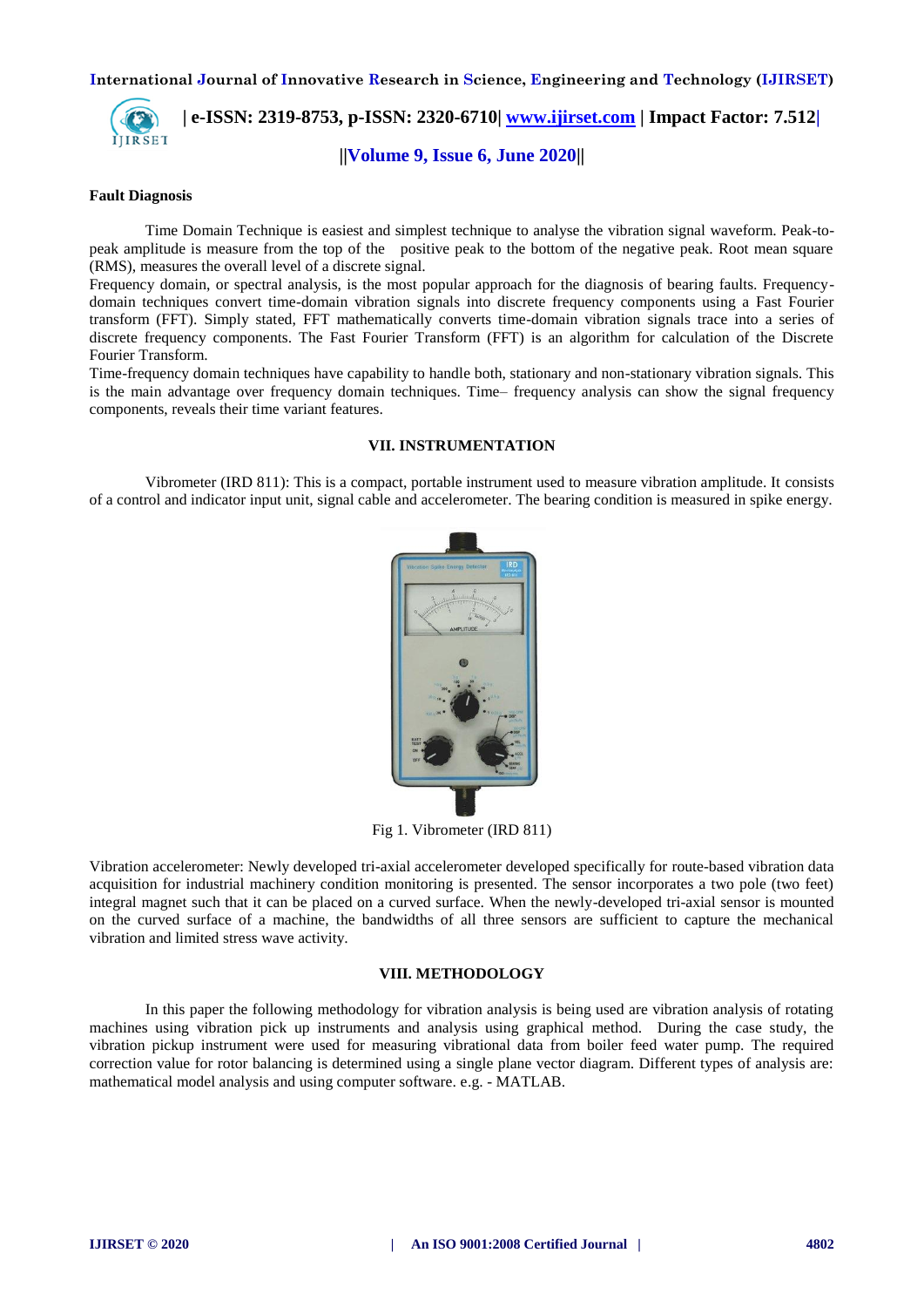

 **| e-ISSN: 2319-8753, p-ISSN: 2320-6710| [www.ijirset.com](http://www.ijirset.com/) | Impact Factor: 7.512|**

## **||Volume 9, Issue 6, June 2020||**

#### **IX. RESULT ANALYSIS**

Several vibration severity guides are available for assessing the severity of machinery vibrations. The major standards are currently in use include the I.S.O, the V.D.I standards, and the B.S standards. The most widely used vibration severity criteria, which are common to ISO, VDI, BS are based on broadband vibration velocity levels between 10Hz and 1000Hz. The ISO 10816 vibration severity criteria for bearings of rotating machinery are presented in table below. In most cases root mean square value of the vibratory velocity of the machine is compared against the criteria set by the standards. The I.S.O 10816 standard provide guidance for evaluating vibrations severity in machines operating in 10 to 20 Hz frequency range. The axis of rotating shaft may be horizontal, vertical, or inclined at any angle. We can use following chart to judge the overall vibration severity of various equipment's of different category.



Fig 2. Vibration severity per ISO 10816 &Classical bath tub curve.

The life of a machine follows the classical bath tub curve. As per curve the vibration level decreases during the initial running in period, then increases very slowly during the normal operating period due to the normal wear, and finally increases rapidly due to the excessive wear until failure or break down of equipment occurs.

As a part of our case study in the industry we have carried out vibration analysis on Boiler Feed Water Pump-5 (Equipment no: P9310E) and obtained datas regarding vibration severity at different points using Vibrometer.





A boiler feed water pump is a specific type of pump used to feed water in to a steam boiler. The water may be freshly supplied or returning condensate produced as result of the condensation of the steam produced by the boiler. These pumps are normally high-pressure units that take suction from a condensate return system and can be of the centrifugal pump type or positive displacement type. The BFP or boiler feed water pump is used in boiler feed water system to increase the water pressure high enough so it can be pumped in to the boiler drum. It helps maintain proper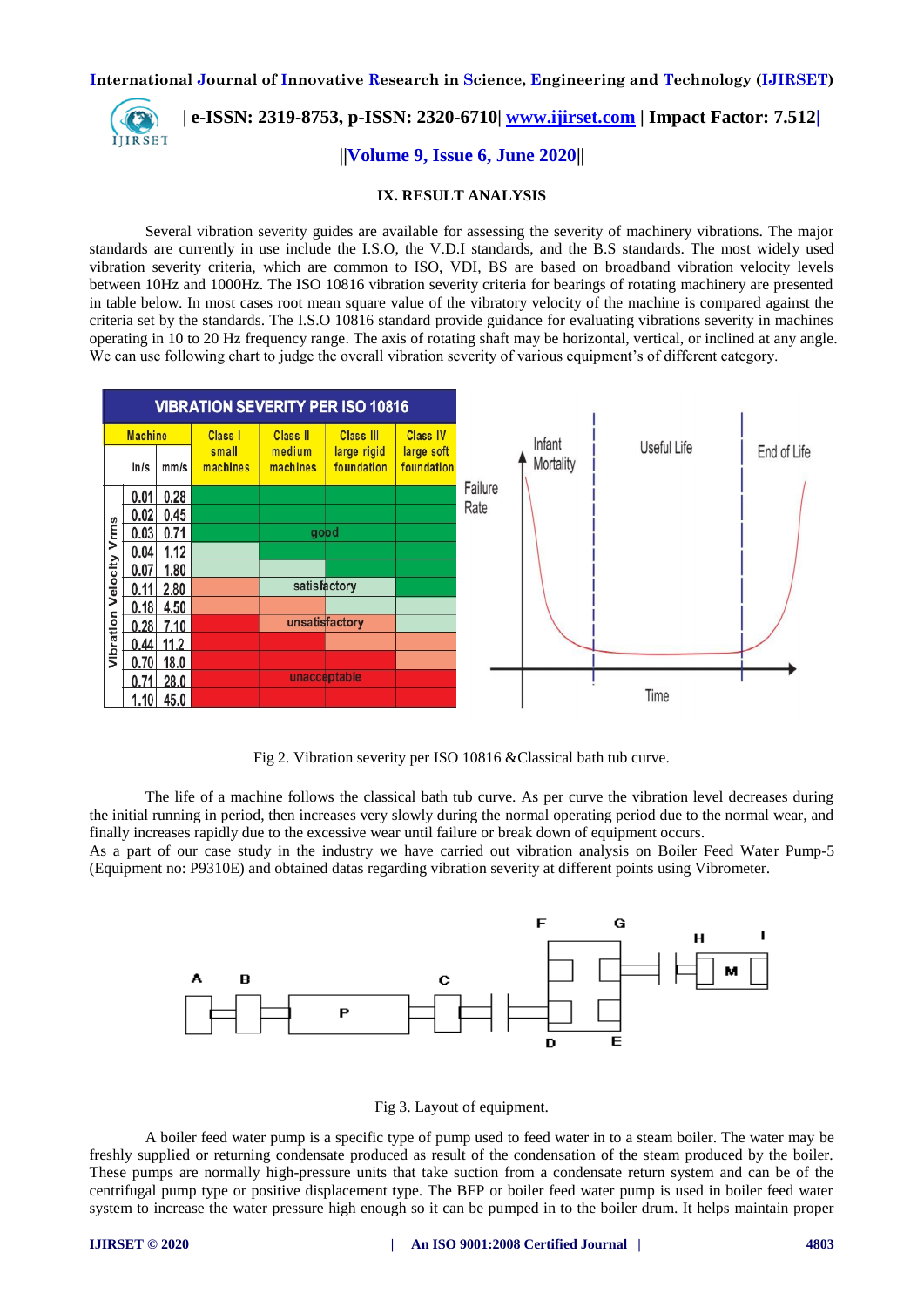

 **| e-ISSN: 2319-8753, p-ISSN: 2320-6710| [www.ijirset.com](http://www.ijirset.com/) | Impact Factor: 7.512| ||Volume 9, Issue 6, June 2020||** 

working boiler providing continuous feed water supply is essential for steam boilers. The main components are casing, impeller, shaft, coupling, shaft sleeve, balance chamber, ware rings, mechanical seal.

#### **Specification**

Motor speed is 3000 rpm, pump speed is 3725 rpm, discharge is 75  $m^3/nr$ , head is 1425 m, mass flow rate is 14 kg/sec, output power is 60 mw and steam temperature are  $160^{\circ}$ c.

#### **Observation**

The vibration values i.e. horizontal, vertical, and axial readings are grater then the permissible values with respect to the baseline data and is an indication of bearing unbalance. Hence the unbalance should be checked and corrected in the next opportunity.As per the requirement of plant we, the inspection team analysed the above machine weather it is running or not. First of all, we studied the specification of machine with help of machine manufacturer's manual and also its historic data including the base line reading of the machine. And hence the coupling is replaced. The given below tables shows the vibration severity datas before and after coupling replacement.

|                |                         | VELOCITY-      |             |                |                           | VELOCITY-      |
|----------------|-------------------------|----------------|-------------|----------------|---------------------------|----------------|
| <b>POINT</b>   | <b>POSITION</b>         | PK/RMS         |             | <b>POINT</b>   | <b>POSITION</b>           | PK/RMS         |
|                |                         | mm/s           |             |                |                           | mm/s           |
| $\mathbf{A}$   | H                       | 12             |             | A              | H                         | 6.8            |
|                | $\overline{\mathsf{V}}$ | 4.2            |             |                | $\overline{\mathsf{V}}$   | $\overline{3}$ |
|                | $\mathbf{A}$            | $\overline{3}$ |             |                | $\mathbf{A}$              | 2.4            |
| $\, {\bf B}$   | H                       | 11             |             | B              | H                         | 6.6            |
|                | $\overline{\mathsf{V}}$ | 3.8            |             |                | $\mathbf V$               | 2.4            |
|                | A                       | 5.2            |             |                | A                         | 1.8            |
| $\mathcal{C}$  | H                       | 15             |             | $\mathsf{C}$   | $\boldsymbol{\mathrm{H}}$ | 7.4            |
|                | V                       | 5.4            |             |                | $\mathbf V$               | 3.8            |
|                | $\overline{A}$          | 4.4            |             |                | $\mathbf{A}$              | 2.8            |
| $\mathbf D$    | H                       | 3.4            |             |                | H                         | 2.4            |
|                | $\bar{V}$               | 2.4            | $\mathbf D$ | $\mathbf V$    | 1.6                       |                |
|                | $\mathbf{A}$            | 3              |             | $\mathbf{A}$   | 3                         |                |
| ${\bf E}$      | H                       | $\overline{3}$ |             | E              | $\boldsymbol{\mathrm{H}}$ | $2.2\,$        |
|                | $\overline{V}$          | $\overline{2}$ |             |                | V                         | 1.6            |
|                | $\overline{A}$          | 2.8            |             | $\overline{A}$ | 2.8                       |                |
| $\overline{F}$ | H                       | 3.4            |             | $\overline{F}$ | H                         | 2.6            |
|                | $\overline{V}$          | 2.2            |             |                | $\overline{\mathsf{V}}$   | 1.6            |
|                | $\mathbf{A}$            | 2.8            |             | $\mathbf{A}$   | 3                         |                |
| G              | H                       | 2.8            |             |                | H                         | 2.4            |
|                | $\mathbf V$             | 2.2            | $\mathbf G$ | $\mathbf V$    | 1.4                       |                |
|                | A                       | 3.2            |             | A              | $\overline{3}$            |                |
| H              | H                       | 3.2            |             | H              | $\overline{2}$            |                |
|                | $\overline{\mathsf{V}}$ | 4.6            |             | H              | $\overline{\mathsf{V}}$   | 3.2            |
|                | $\overline{A}$          | 5.6            |             |                | $\mathbf{A}$              | 3.4            |
| $\bf I$        | H                       | $\overline{4}$ |             |                | H                         | 2.4            |
|                | $\overline{\mathsf{V}}$ | $\overline{4}$ |             | $\rm I$        | $\mathbf V$               | 2.4            |
|                | A                       | 7.2            |             |                | A                         | 3.2            |

Table 1. Condition Monitoring Report

#### **X. CONCLUSION**

Condition monitoring using vibration analysis will help to identify even the minute problems in the equipment there by helps to prevent the machine from failure and to increase the machine life. The various aspects of condition